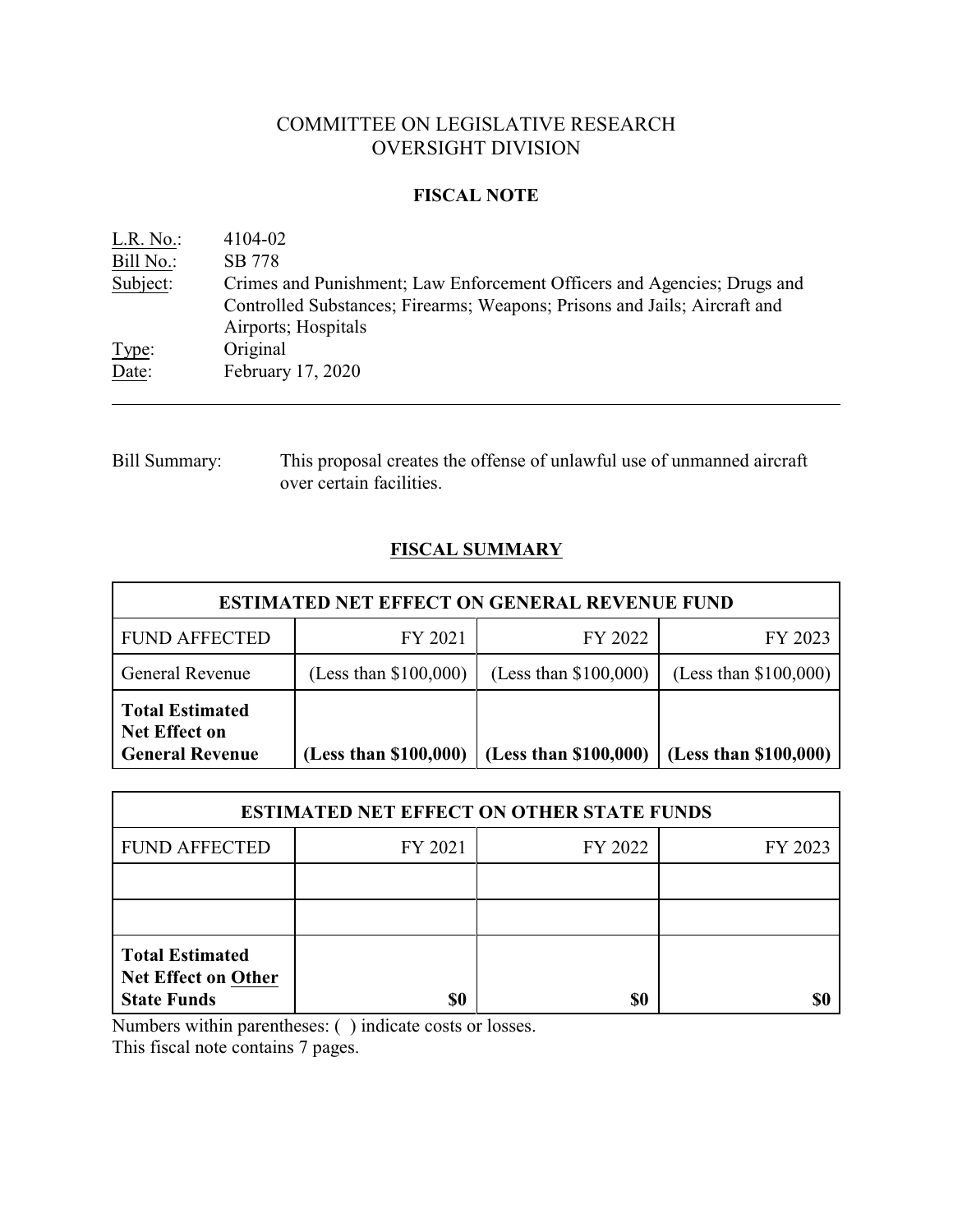L.R. No. 4104-02 Bill No. SB 778 Page 2 of 7 February 17, 2020

| <b>ESTIMATED NET EFFECT ON FEDERAL FUNDS</b>                        |         |         |         |  |  |
|---------------------------------------------------------------------|---------|---------|---------|--|--|
| <b>FUND AFFECTED</b>                                                | FY 2021 | FY 2022 | FY 2023 |  |  |
|                                                                     |         |         |         |  |  |
|                                                                     |         |         |         |  |  |
| <b>Total Estimated</b><br>Net Effect on All<br><b>Federal Funds</b> | \$0     | \$0     |         |  |  |

| <b>ESTIMATED NET EFFECT ON FULL TIME EQUIVALENT (FTE)</b>    |         |         |         |  |  |
|--------------------------------------------------------------|---------|---------|---------|--|--|
| <b>FUND AFFECTED</b>                                         | FY 2021 | FY 2022 | FY 2023 |  |  |
|                                                              |         |         |         |  |  |
|                                                              |         |         |         |  |  |
| <b>Total Estimated</b><br><b>Net Effect on</b><br><b>FTE</b> |         |         |         |  |  |

 $\Box$  Estimated Net Effect (expenditures or reduced revenues) expected to exceed \$100,000 in any of the three fiscal years after implementation of the act.

| <b>ESTIMATED NET EFFECT ON LOCAL FUNDS</b>            |  |  |  |  |  |
|-------------------------------------------------------|--|--|--|--|--|
| FY 2021<br><b>FUND AFFECTED</b><br>FY 2022<br>FY 2023 |  |  |  |  |  |
| \$0<br>\$0<br><b>Local Government</b>                 |  |  |  |  |  |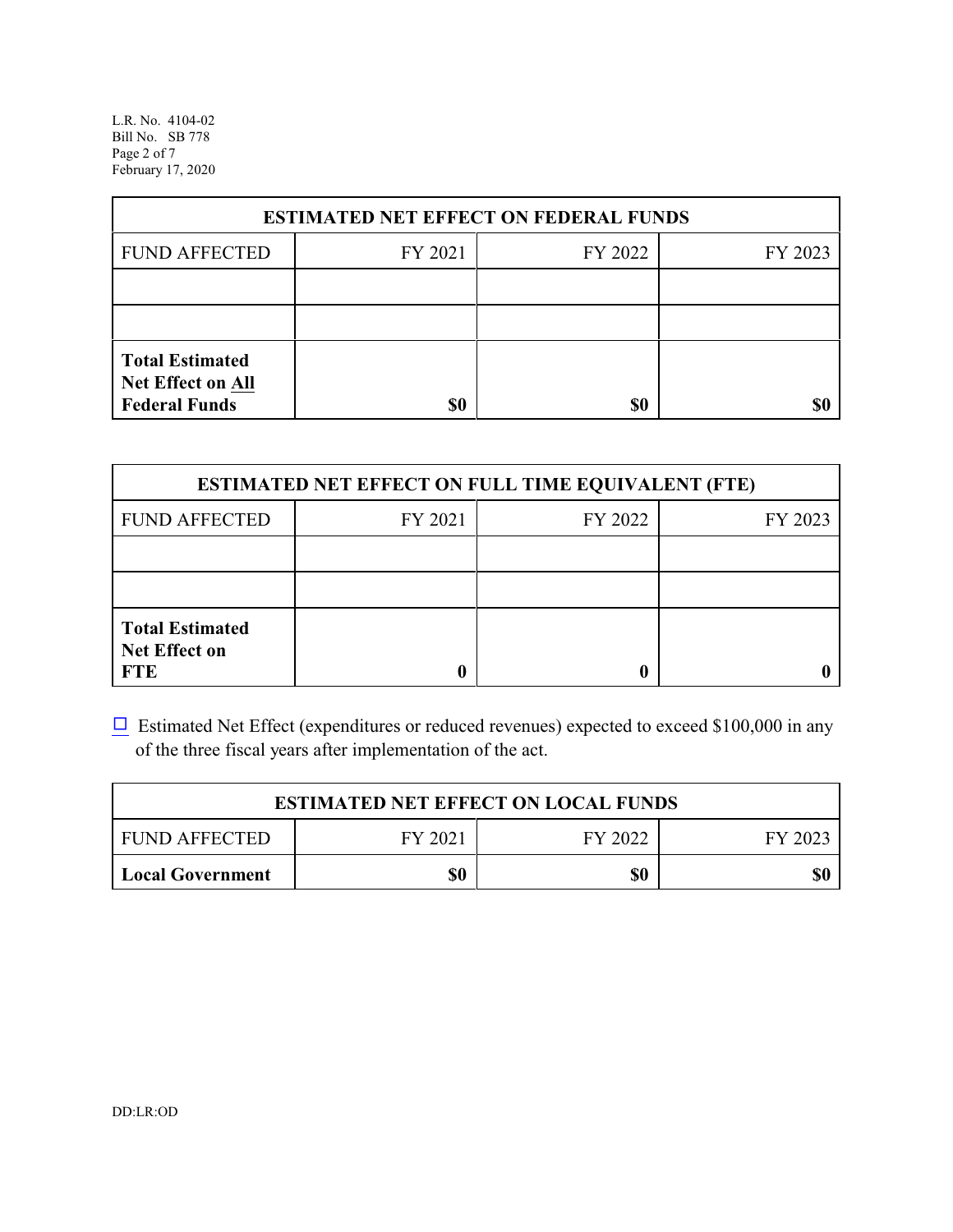L.R. No. 4104-02 Bill No. SB 778 Page 3 of 7 February 17, 2020

### **FISCAL ANALYSIS**

#### ASSUMPTION

#### §§217.850, 577.800, and 632.460 - Unmanned aircraft

For the purpose of this proposed legislation, officials from the **Office of State Public Defender (SPD)** state they cannot assume that existing staff will provide effective representation for any new cases arising where indigent persons are charged with the proposed new crimes relating to the unlawful use of an unmanned aircraft near a correctional center. These new crimes range from a new class A misdemeanor to a class B felony. The Missouri State Public Defender System is currently providing legal representation in caseloads in excess of recognized standards.

While the number of new cases (or cases with increased penalties) may be too few or uncertain to request additional funding for this specific bill, the SPD will continue to request sufficient appropriations to provide effective representation in all cases where the right to counsel attaches.

**Oversight** notes over the last three fiscal years, the SPD has lapsed a total of \$153 of General Revenue appropriations (\$2 out of \$28.0 million in FY 2017; \$150 out of \$42.5 million in FY 2018; and \$1 out of \$46.0 million in FY 2019). Therefore, Oversight assumes the SPD is at maximum capacity, and the increase in workload resulting from this bill cannot be absorbed with SPD's current resources.

Adding one additional Assistant Public Defender 1 (APD) with a starting salary of \$47,000, will cost approximately \$74,500 per year in personal service and fringe benefit costs. One additional APD II (\$52,000 per year; eligible for consideration after 1 year of successful performance at APD I) will cost the state approximately \$81,000 per year in personal service and fringe benefit costs. When expense and equipment costs such as travel, training, furniture, equipment and supplies are included, Oversight assumes the cost for a new APD could approach \$100,000 per year.

**Oversight** assumes the SPD cannot absorb the additional caseload that may result from this proposal within their existing resources and, therefore, will reflect a potential additional cost of (Less than \$100,000) per year to the General Revenue Fund.

Officials from the **Missouri Office of Prosecution Services (MOPS)** assume the proposal will have no measurable fiscal impact on MOPS. The creation of a new crime creates additional responsibilities for county prosecutors which may, in turn, result in additional costs, which are difficult to determine.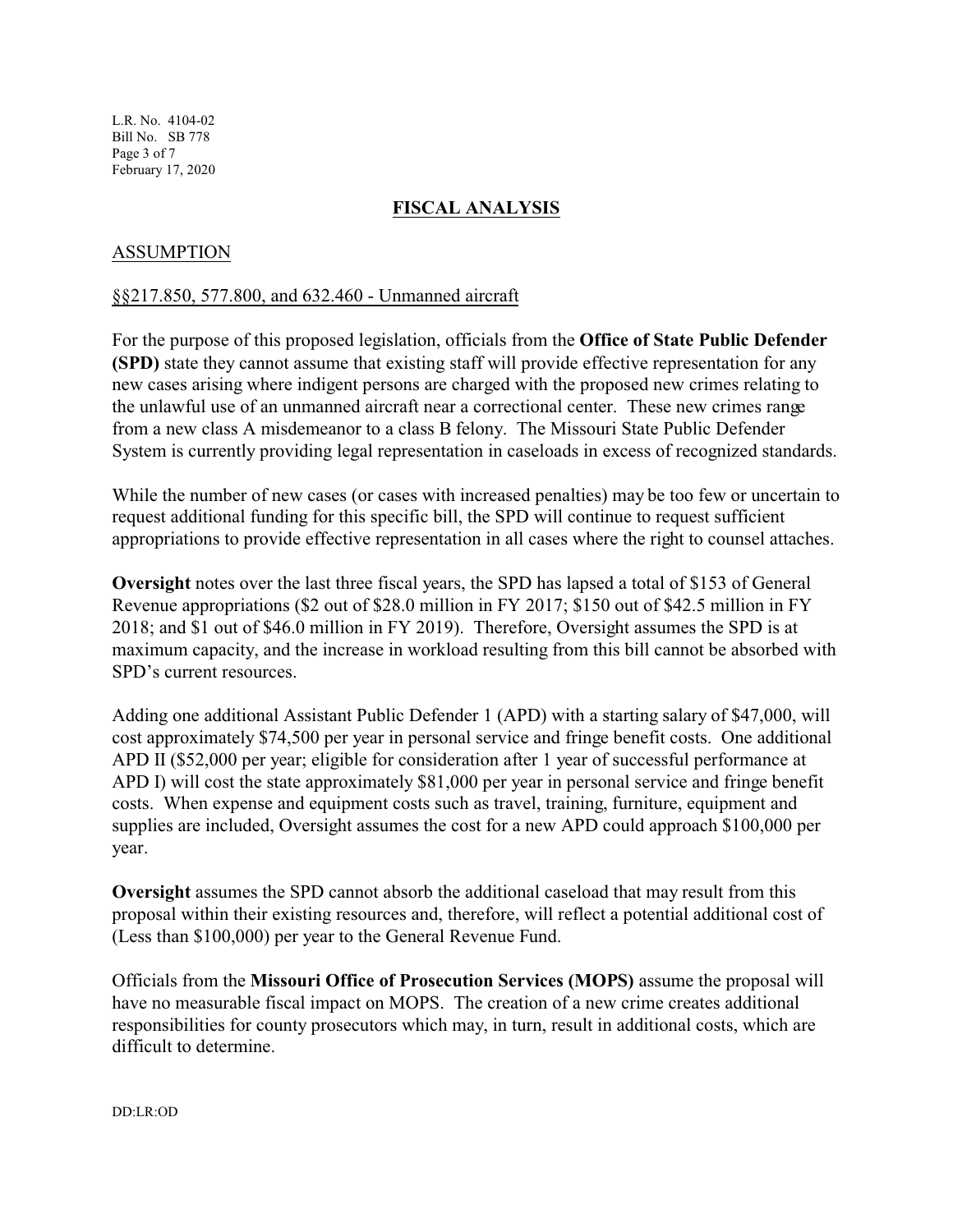L.R. No. 4104-02 Bill No. SB 778 Page 4 of 7 February 17, 2020

#### ASSUMPTION (continued)

**Oversight** notes the **Department of Corrections (DOC)** has stated the proposal would not have a direct fiscal impact on their organization. In response to a similar proposal (HB 1898), DOC noted the legislation includes the requirement that the department post a warning sign, no smaller than 11" x 14". The cost of the sign from Missouri Vocational Enterprise (MVE) is approximately \$65 each. Therefore, the cost to place one sign at all 22 prisons would be \$1,430 (\$65 x 22). These costs will be absorbed by the Department.

**Oversight** notes §577.800.5 requires a 11" x 14" warning sign at each high capacity venue. Oversight assumes the cost for these signs will be minimal and, therefore, can be absorbed.

**Oversight** does not have any information contrary to that provided by DOC. Therefore, Oversight will reflect DOC's no impact for fiscal note purposes.

**Oversight** notes the **Department of Commerce and Insurance**, the **Department of Mental Health**, the **Department of Natural Resources**, the **Department of Public Safety - Fire Safety** and **Missouri State Highway Patrol**, the **Department of Transportation**, the **Office of State Courts Administrator**, the **Metropolitan St. Louis Sewer District**, the **Springfield Police Department**, and the **St. Louis County Police Department** have each stated the proposal would not have a direct fiscal impact on their respective organizations. Oversight does not have any information to the contrary. Therefore, Oversight will reflect a zero impact in the fiscal note for these agencies.

**Oversight** only reflects the responses that we have received from state agencies and political subdivisions; however, other utilities, EMS, police and sheriffs' departments and the St. Louis Regional Convention and Sports Complex were requested to respond to this proposed legislation but did not. A general listing of political subdivisions included in our database is available upon request.

| <b>ESTIMATED NET EFFECT ON THE</b><br><b>GENERAL REVENUE FUND</b>                                       | Less than<br>\$100,000) | (Less than<br>\$100,000) | (Less than<br>\$100,000) |
|---------------------------------------------------------------------------------------------------------|-------------------------|--------------------------|--------------------------|
| Cost - SPD (§§217.850, 577.800, and<br>632.460) Salaries, fringe benefits, and<br>equipment and expense | (Less than<br>\$100,000 | (Less than<br>\$100,000  | (Less than<br>\$100,000  |
| <b>GENERAL REVENUE FUND</b>                                                                             | $(10 \text{ Mo.})$      |                          |                          |
| FISCAL IMPACT - State Government                                                                        | FY 2021                 | FY 2022                  | FY 2023                  |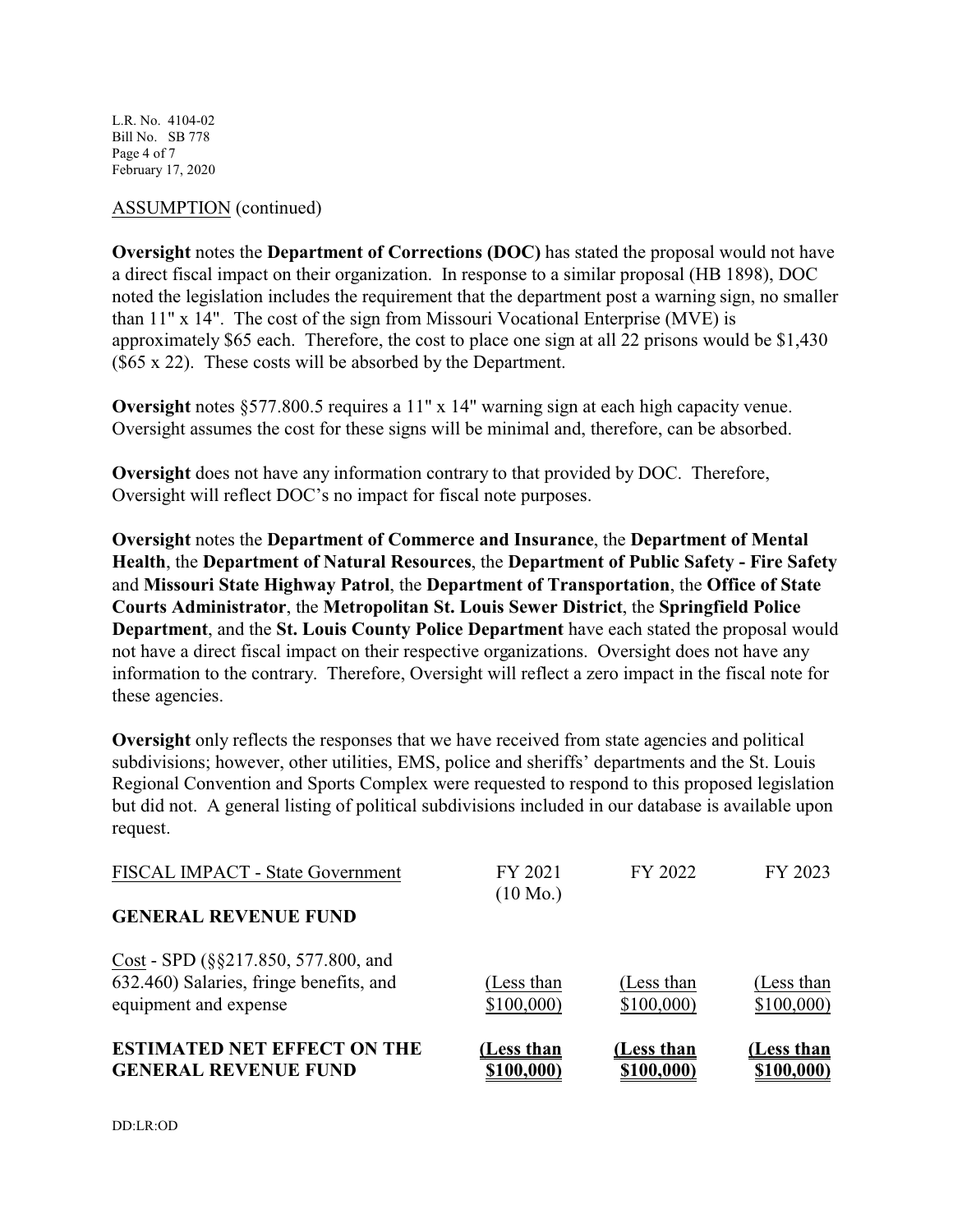L.R. No. 4104-02 Bill No. SB 778 Page 5 of 7 February 17, 2020

| FISCAL IMPACT - Local Government | FY 2021<br>$(10 \text{ Mo.})$ | FY 2022    | FY 2023    |
|----------------------------------|-------------------------------|------------|------------|
|                                  | <u>\$0</u>                    | <u>\$0</u> | <u>\$0</u> |

#### FISCAL IMPACT - Small Business

No direct fiscal impact to small businesses would be expected as a result of this proposal.

#### FISCAL DESCRIPTION

This act creates the offense of unlawful use of unmanned aircraft over certain facilities.

## OFFENSE OF UNLAWFUL USE OF UNMANNED AIRCRAFT OVER A CORRECTIONAL CENTER (SECTION 217.850)

Under this act, a person commits the offense of unlawful use of unmanned aircraft over a correctional center if he or she purposely:

• Operates an unmanned aircraft within a vertical distance of 300 feet over a correctional center's secure perimeter fence; or

• Allows an unmanned aircraft to make contact with a correctional center, including any person or object on the premises of or within the facility.

The act sets forth exceptions to when use of an unmanned aircraft over a correctional center shall not be prohibited.

The offense of unlawful use of an unmanned aircraft over a correctional center is punishable as an infraction unless the person using the unmanned aircraft is:

• Delivering a gun, knife, weapon, or other article that can be used to endanger the life of an offender or correctional center employee, in which case the offense is a Class B felony;

• Facilitating an escape from confinement, in which case the offense is a Class C felony; or

• Delivering a controlled substance, in which case the offense is a Class D felony.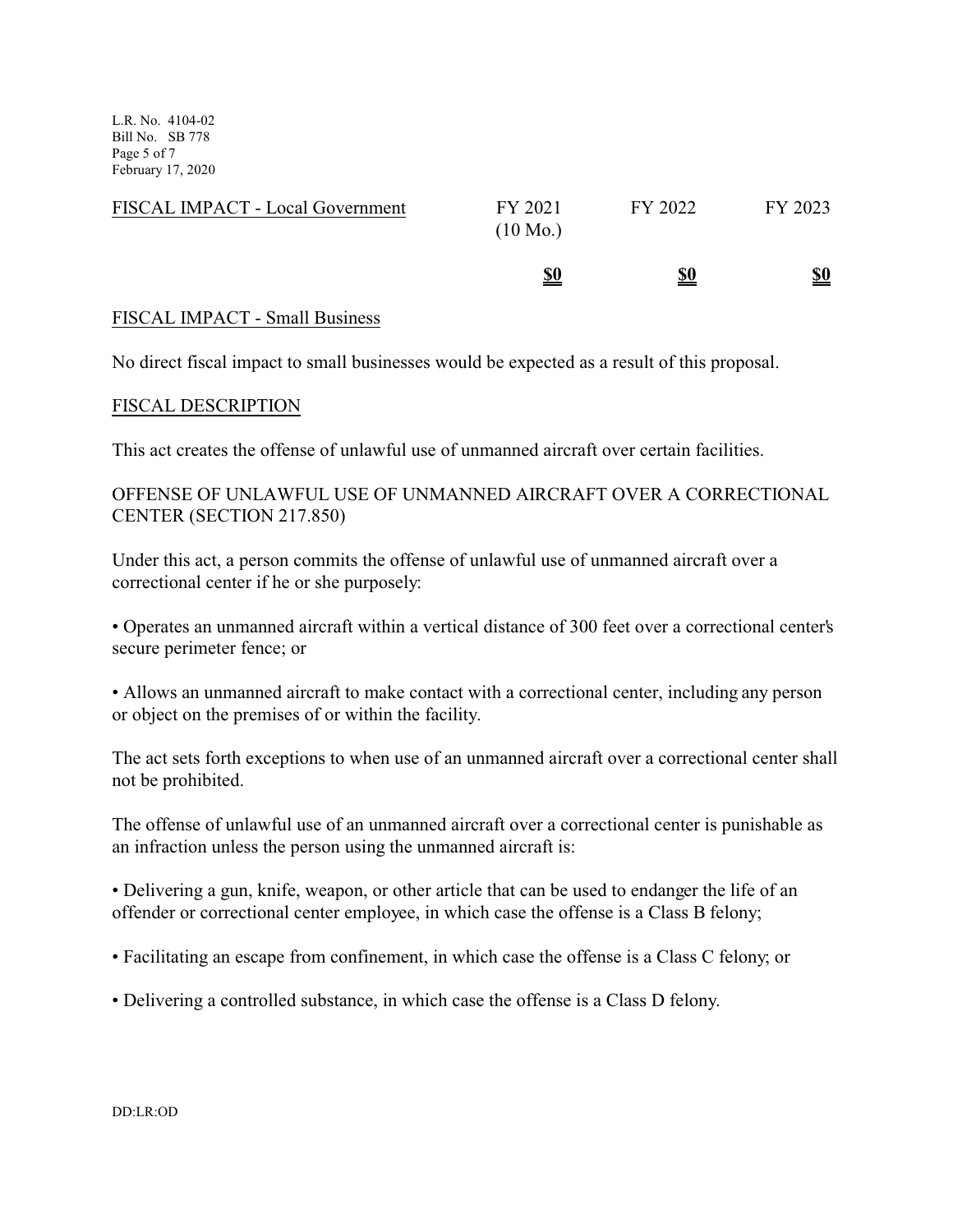L.R. No. 4104-02 Bill No. SB 778 Page 6 of 7 February 17, 2020

#### FISCAL DESCRIPTION (continued)

## OFFENSE OF UNLAWFUL USE OF UNMANNED AIRCRAFT OVER AN OPEN AIR FACILITY (SECTION 577.800)

A person commits the offense of unlawful use of unmanned aircraft over an open air facility if he or she:

• Operates an unmanned aircraft within a vertical distance of 300 feet from the ground and within the property line of an open air facility; or

• Uses an unmanned aircraft with the purpose of delivering to a person within an open air facility a gun, knife, weapon, or other dangerous article or a controlled substance.

The act sets forth exceptions to when use of an unmanned aircraft over an open air facility shall not be prohibited.

The offense of unlawful use of an unmanned aircraft over an open air facility is punishable as a Class A misdemeanor unless the person using the unmanned aircraft is:

• Delivering a gun, knife, weapon, or other article that can be used to endanger the life of an offender or correctional center employee, in which case the offense is a Class B felony; or

• Delivering a controlled substance, in which case the offense is a Class D felony.

## OFFENSE OF UNLAWFUL USE OF UNMANNED AIRCRAFT OVER A MENTAL HEALTH HOSPITAL (SECTION 632.460)

A person commits the offense of unlawful use of unmanned aircraft over a mental health hospital if he or she purposely;

• Operates an unmanned aircraft within a vertical distance of 300 feet over the mental health hospital's property line; or

• Uses an unmanned aircraft to deliver to a person confined in a mental health hospital a gun, knife, weapon, or other dangerous article or a controlled substance.

The act sets forth exceptions to when use of an unmanned aircraft over a mental health hospital shall not be prohibited.